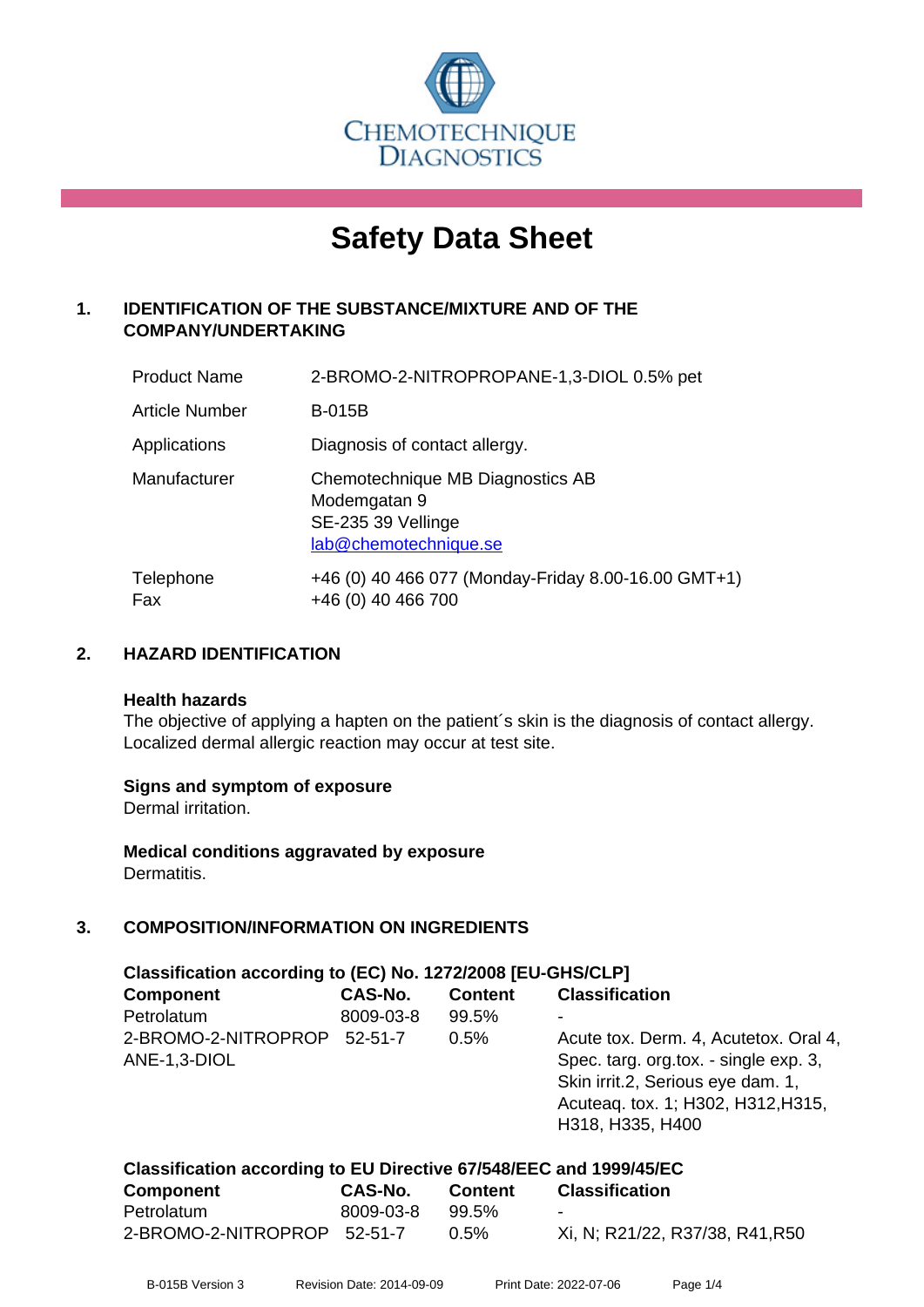ANE-1,3-DIOL

#### **4. FIRST AID MEASURES**

**Emergency and first aid procedures** Obtain medical attention.

#### **5. FIRE-FIGHTING MEASURES\***

#### **Suitable extinguish media**

CO2, powder or water spray. Fight larger fires with water spray or alcohol resistant foam.

**For safety reasons unsuitable extinguishing agents** Water with full jet.

**Special protective equipment for fire-fighters** Wear self-contained respiratory protective device. Wear fully protective suit.

\*Data is shown for petrolatum only

#### **6. ACCIDENTAL RELEASES MEASURES**

**Steps to be taken if material is released or spilled** Contain and place in a closed container.

#### **7. HANDLING AND STORAGE**

**Precautions to be taken in handling and storage** Store dark at 5-8°C. Avoid extended exposure to light. FOR EXTERNAL USE ONLY.

#### **8. EXPOSURE CONTROLS/PERSONAL PROTECTION**

**Respiratory protection** Not required.

**Ventilation** Local exhaust.

#### **Protective gloves**

Disposal gloves.

**Eye protection**

Not required with normal use.

#### **Work/Hygienic practices**

Wash hands after each use.

## **9. PHYSICAL AND CHEMICAL PROPERTIES**

Odour **Odourless** 

Appearance Ivory White Semi-solid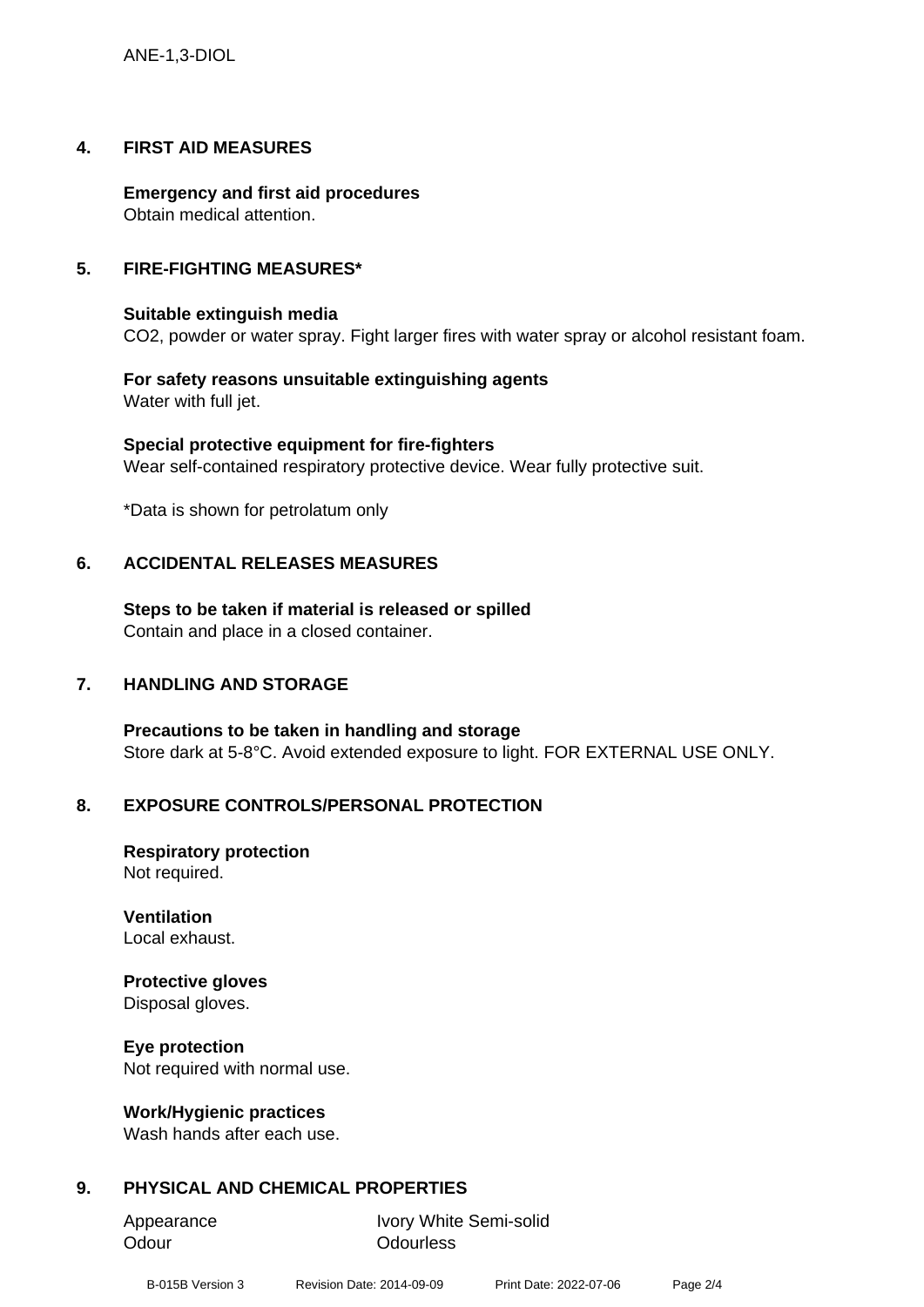Melting point\* 50-55° C Boiling point\* No data available Flash point\* >100°C Self ignition\* Product does not self ignite. Danger of explosion\* Product does not present an explosion hazard. Density\* No data available. Solubility in/Miscibility with Water\* Insoluble

\*Data is shown for petrolatum only

## **10. STABILITY AND REACTIVITY**

#### **Incompability**

May react with strong oxidizing agents.

#### **Stability**

Stable at recommended storage conditions.

#### **Hazardous byproducts**

Combustion may generate CO, CO2 and other oxides.

## **Hazardous polymerization**

Will not occur.

## **11. TOXICOLOGICAL INFORMATION**

No data available.

## **12. ECOLOGICAL INFORMATION**

No data available.

## **13. DISPOSAL CONSIDERATIONS**

## **Waste disposal method**

Comply with federal, state/provincial and local regulation.

## **14. TRANSPORT INFORMATION**

Not dangerous goods.

## **15. REGULATORY INFORMATION**

The classification is according to the latest editions of the EU lists, and extended by company and literature data.

## **16. OTHER INFORMATION**

## **Text of H-statements and R-phrases mentioned in Section 3**